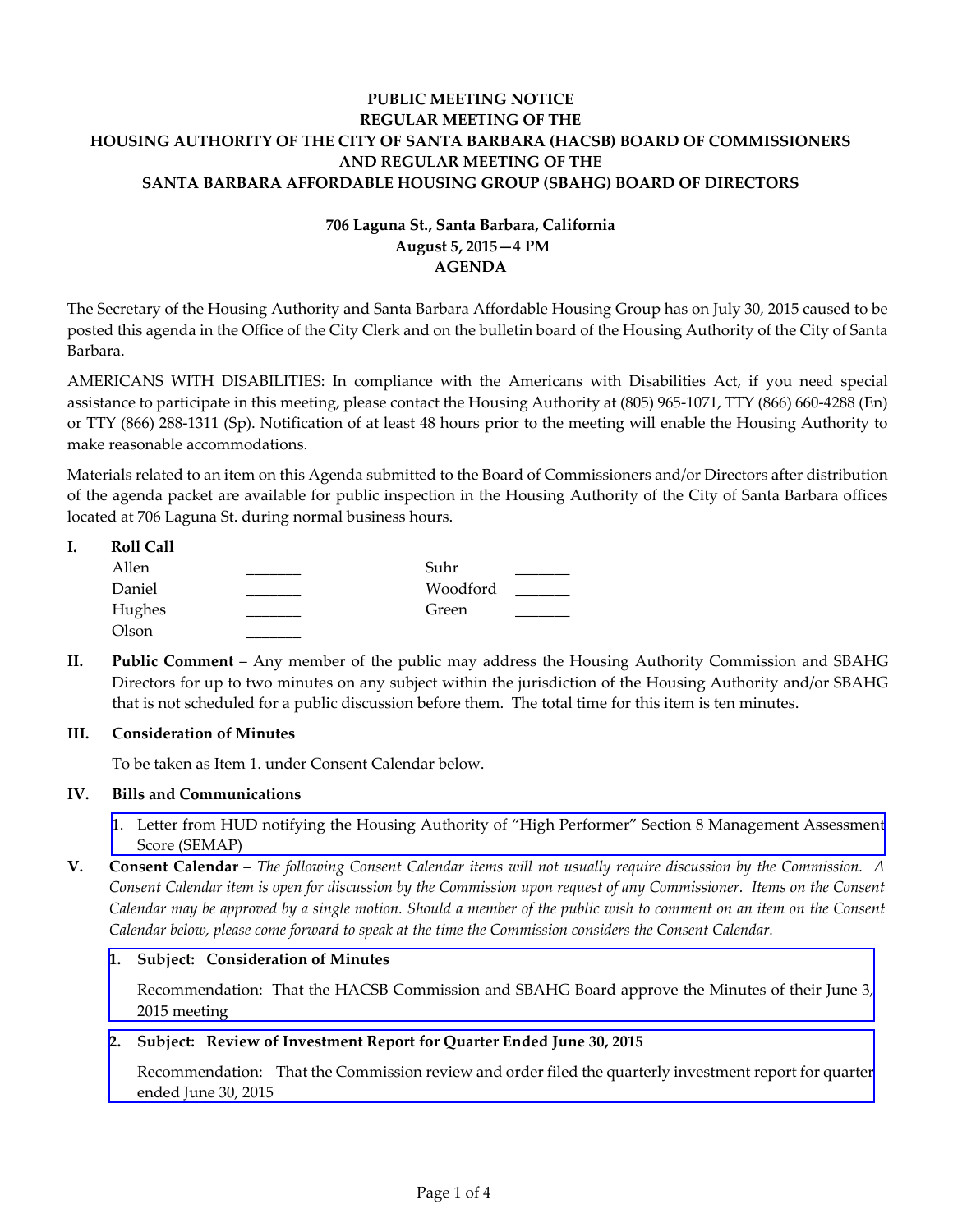### **3. Subject: Expenditure Resolution April, 2015**

 [Recommendation: That the Commission adopt a resolution setting forth costs incurred and payments made](http://hacsb.org/download/meetings-2015/items/august/item_V_III_2015_08_05.pdf)  for the month of April, 2015

#### **4. Subject: Expenditure Resolution May, 2015**

[Recommendation: That the Commission adopt a resolution setting forth costs incurred and payments made](http://hacsb.org/download/meetings-2015/items/august/item_V_IV_2015_08_05.pdf)  for the month of May, 2015

#### **5. Subject: Follow Up Grant Report from Casa Esperanza**

[Recommendation: That the Commission receive a report from Casa Esperanza Homeless Shelter in regards](http://hacsb.org/download/meetings-2015/items/august/item_V_V_2015_08_05.pdf)  to \$50,000 grant received from the Housing Authority in November, 2014

#### **6. Subject: Follow Up Grant Report from Rental Housing Mediation Task Force**

 [Recommendation: That the Commission receive a report from Rental Housing Mediation Task Force in](http://hacsb.org/download/meetings-2015/items/august/item_V_VI_2015_08_05.pdf)  regards to \$10,000 grant received from the Housing Authority in November, 2014

### **7. Subject: Contract Award to Rounds Construction, Inc. for Conversion of Two Units to Handicapped-Accessible, New Furnaces and Water Heaters in all Units and Other Work at Meigs Road Property**

 [Recommendation: That the Commission: \(1\) approve and authorize the Executive Director to award and](http://hacsb.org/download/meetings-2015/items/august/item_V_VII_2015_08_05.pdf)  execute a contract with Rounds Construction Inc. in the amount of \$264,000 for conversion of two units to handicapped-accessible, associated parking and pathway accessibility modifications, and new gas furnaces, water heaters, upgraded insulation and replacement of exterior porch lights for all units at the apartment complex located at 219-231 Meigs Road; (2) authorize the Executive Director, or his designee, to approve up to \$52,800 (20% of the base amount) in additional expenses to cover any cost increases resulting from change orders for work not anticipated or covered by the contract; and (3) note that the cost of this project will be funded from the Capital Fund Program (CFP)

### **8. Subject: Destruction of Records for Administration and Finance Departments**

 [Recommendation: That the Commission adopt a resolution authorizing the destruction of certain records](http://hacsb.org/download/meetings-2015/items/august/item_V_VIII_2015_08_05.pdf)  held by the Administration and Finance Departments

### **9. Subject: Contract Award to A. Bates G.C., Inc. for Rehabilitation Work At Casa Castillo**

[Recommendation: That the Commission: \(1\) approve and authorize the Executive Director to award and](http://hacsb.org/download/meetings-2015/items/august/item_V_IX_2015_08_05.pdf)  execute a contract with A. Bates G.C., Inc. in the amount of \$749,000 for rehabilitation work at Casa Castillo located at 620-652 Castillo Street including the following: replace all windows and sliding doors, replace and expand concrete patios, replace or repair fences, replace roofing and gutters, replace siding and trim, replace all water heaters with energy-efficient models, replace entry door exterior lights with LED fixtures, install programmable thermostats and install R-30 insulation in attics; (2) authorize the Executive Director, or his designee, to approve up to \$149,800 (20% of the base contract amount) in additional expenses to cover any cost increases resulting from change orders for work not anticipated or covered by the contract; and (3) note that the cost of this project will be funded from the Capital Fund Program (CFP)

#### **10. Subject: Contract Award to Tomar Construction for Rehabilitation Work At Elise Way**

Recommendation: That the Commission: (1) approve and authorize the Executive Director to award and execute a contract with Tomar Construction in the amount of \$126,000 for rehabilitation work at Elise way Apartments located at 1934-1938 Street to convert one apartment unit to handicapped accessible as well as associated parking and pathway accessibility modifications; and (2) authorize the Executive Director, or his [designee, to approve up to \\$25,200 \(20% of the base contract amount\) in additional expenses to cover any](http://hacsb.org/download/meetings-2015/items/august/item_V_X_2015_08_05.pdf)  cost increases resulting from change orders for work not anticipated or covered by the contract; and (3) note that the cost of this project will be funded from the Capital Fund Program (CFP)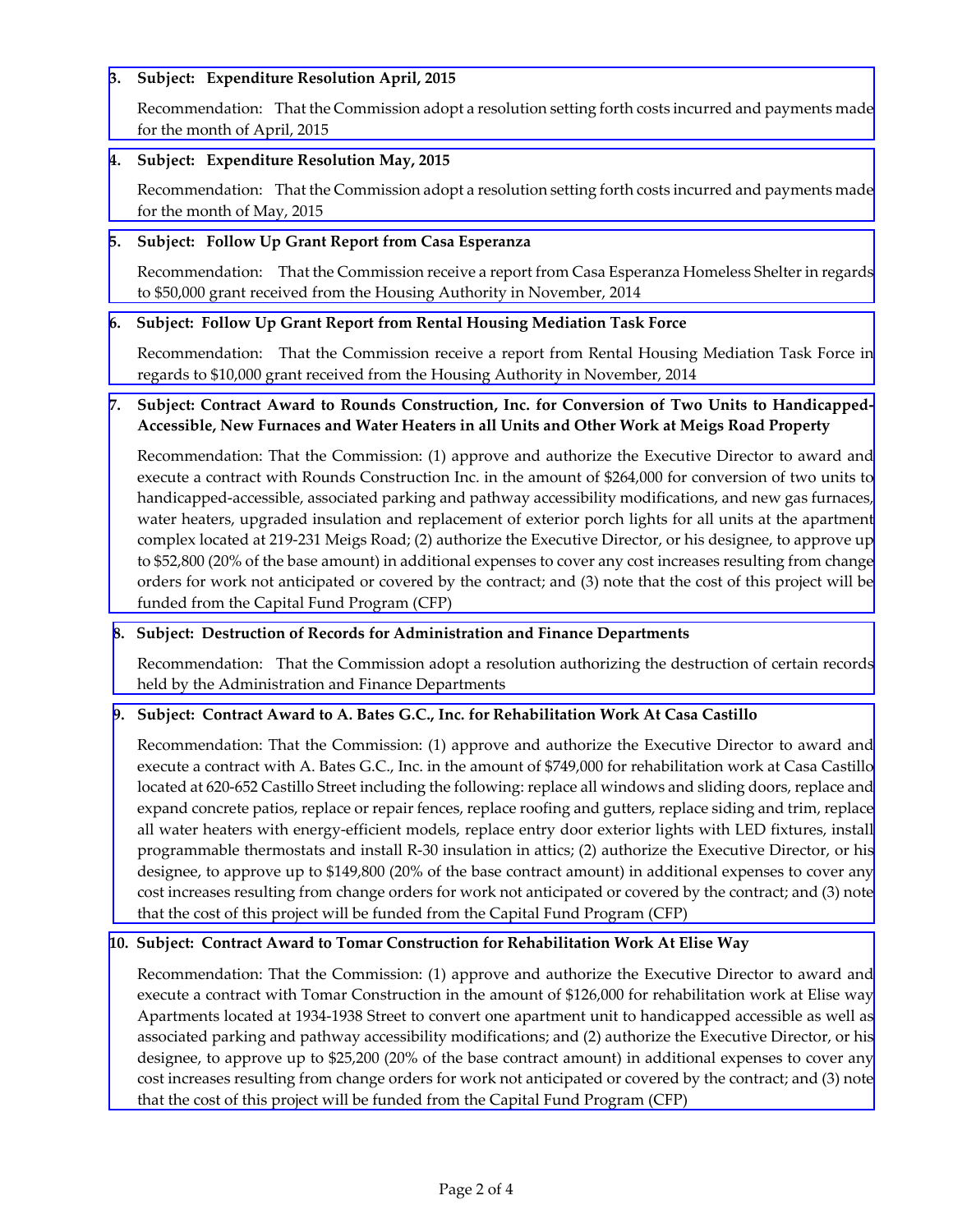#### **VI. Report of Executive Director**

### **1. Subject: 2015 NAHRO National Conference**

 [Recommendation: That the Commission authorize Rob Pearson, Rob Fredericks, Barbara Allen, eight](http://hacsb.org/download/meetings-2015/items/august/item_VI_I_2015_08_05.pdf)  additional staff members and an additional number of Commissioners as deemed appropriate to attend the National Association of Housing and Redevelopment Officials (NAHRO) 2015 National Conference to be held in Los Angeles, California, October 15th through October 17th, 2015

# **[2. Subject: Renewal of Master Leases for \(a\) 1020 Placido Avenue with Council on Alcoholism and Drug](http://hacsb.org/download/meetings-2015/items/august/item_VI_II_2015_08_05.pdf)  Abuse; (b) 3030 De La Vina with Transition House; (c) 2904 State Street with WillBridge of Santa Barbara, Inc.; and (d) 817 Olive Street with Pathpoint**

 Recommendation: That the Commission: (1) approve renewal of Master Lease Agreement(s) with (a) the Council on Alcoholism and Drug Abuse (CADA) for the real property located at 1020 Placido Avenue; (b) Transition House for the real property located at 3030 De La Vina Street; (c) Willbridge of Santa Barbara, Inc. for real property located at 2904 State Street; (d) PathPoint for the real property located at 817 Olive Street; and (2) authorize the Executive Director or his designee to execute same on behalf of the Housing Authority

### **3. Subject: Real Estate Development Update**

 Recommendation: That the Commission receive an oral report on the status of the Authority's development projects including 3869 State Street, 251 South Hope Avenue, 813 East Carrillo Street, and the RAD Conversions of Public Housing units

### **VII. Treasurer's Report**

## **[1. Subject: Approval of Quarterly Financial Statements for the Quarter Ended June 30, 2015 \(HACSB\)](http://hacsb.org/download/meetings-2015/items/august/item_VII_I_2015_08_05.pdf)**

Recommendation: That the Commission review and order filed the quarterly financial statements for the quarter ended June 30, 2015

 **[2. Subject: Approval of Quarterly Financial Statements for the Quarter Ended June 30, 2015 \(SBAHG\)](http://hacsb.org/download/meetings-2015/items/august/item_VII_II_2015_08_05.pdf)** 

Recommendation: That the Board review and order filed the quarterly financial statements for the quarter ended June 30, 2015

### **VIII. Committee Reports** - None

- **IX. Unfinished Business**  None
- **X. New Business** 
	- **[1. Subject: Resolution Approving and Authorizing the Conversion of Rental Subsidy for the Former 180](http://hacsb.org/download/meetings-2015/items/august/item_X_I-X_2_2015_08_05.pdf)  HUD Assisted Public Housing Units from Project Based Vouchers to Tenant Based Vouchers Subject to Final Approval of the Department of Housing and Urban Development (HUD)**

 Recommendation: That the Commission adopt a resolution approving and authorizing the conversion of the form of rental subsidy for the 180 former HUD-assisted Public Housing units, conveyed to Santa Barbara Affordable Housing Group under a Section 18 Disposition Application, from Section 8 Project Based Vouchers to Tenant Based Housing Choice Vouchers

**[2. Subject: Resolution Approving and Authorizing the Conversion of Rental Subsidy for the Former 180](http://hacsb.org/download/meetings-2015/items/august/item_X_I-X_2_2015_08_05.pdf)  HUD Assisted Public Housing Units from Project Based Vouchers to Tenant Based Vouchers Subject to Final Approval of the Department of Housing and Urban Development (HUD)** 

Recommendation: That the Board of Directors of the Santa Barbara Affordable Housing Group adopt a resolution approving and authorizing the conversion of rental subsidy for the 180 former HUD-assisted Public Housing units from Section 8 Project Based Vouchers to Tenant Based Housing Choice Vouchers and to set-aside the 180 units to be used exclusively by Section 8 Voucher holders for the remaining term of the recorded use restriction